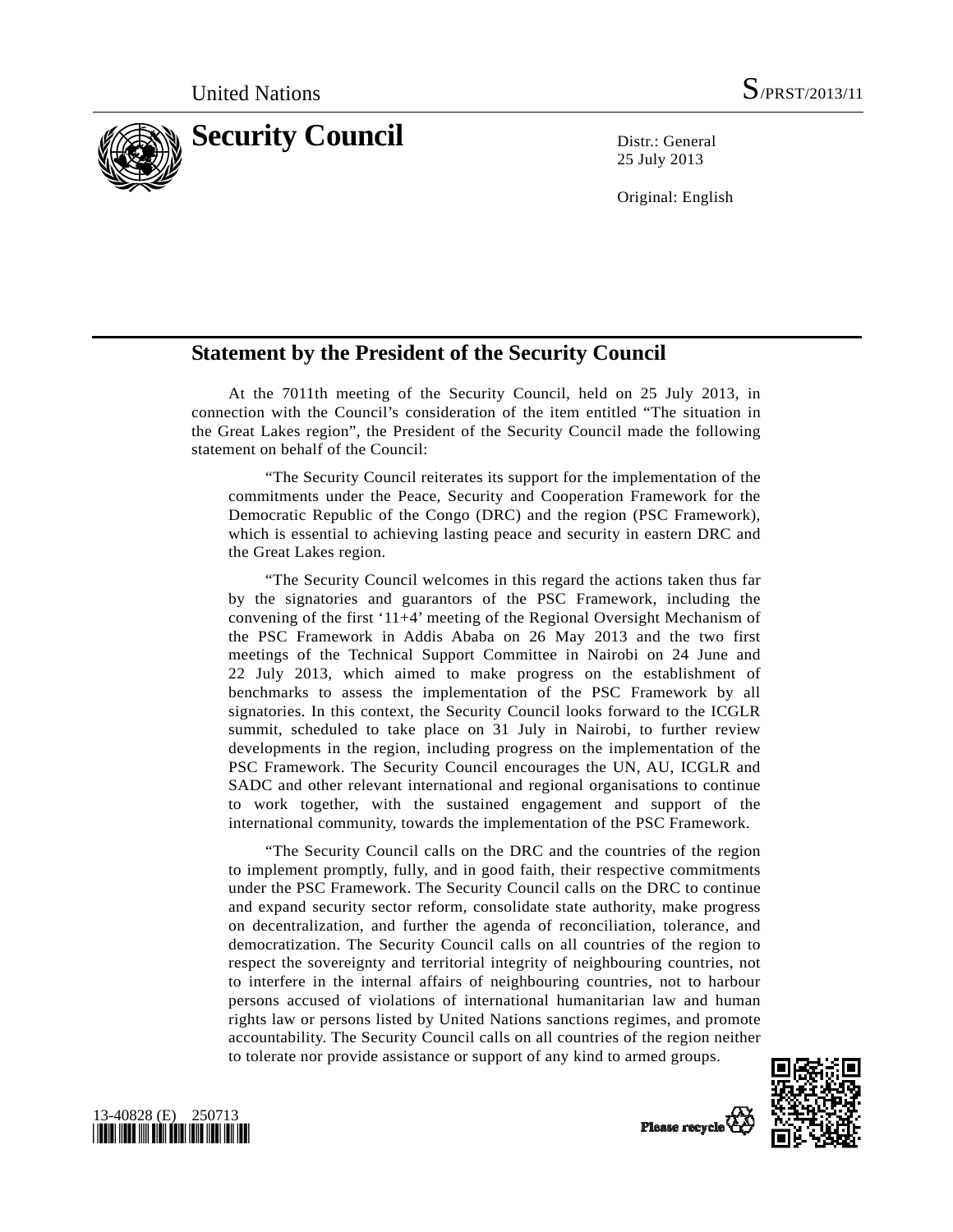"The Security Council welcomes the establishment of a national oversight mechanism by President Joseph Kabila of the DRC, as requested by the PSC Framework and Resolution 2098 (2013), and calls on the President of the DRC to ensure transparency and inclusiveness in this mechanism. The Security Council calls on the government of the DRC to implement promptly its commitment on security sector reform, including through the further development and implementation of a comprehensive military and police reform plan and the formation of a well-trained, adequately equipped and accountable 'Rapid Reaction Force' able to take over the responsibilities of the Intervention Brigade of MONUSCO (United Nations Organization Stabilization Mission in the Democratic Republic of Congo). The Security Council reaffirms in this context the leading role of the Special Representative of the Secretary-General in coordinating support for security sector reform provided by international and bilateral partners and the United Nations system, and his role in assisting the government of the DRC to implement its commitments under the PSC Framework. The Security Council also reiterates that the government of the DRC bears the primary responsibility for security, protection of civilians, promotion and protection of human rights, national reconciliation, peacebuilding and development in the country.

 "The Security Council reiterates its strong commitment to the sovereignty, independence, unity and territorial integrity of the DRC as well as of all countries of the region and emphasizes the need to respect fully the principles of non-interference, good-neighbourliness and regional cooperation.

 "The Security Council commends the joint visit of United Nations Secretary-General Ban Ki-moon and the President of the World Bank Group Jim Yong Kim, accompanied by Special Envoy of the Secretary-General for the Great Lakes Region Mary Robinson, to the DRC, Rwanda and Uganda from 22 to 24 May 2013 in support of the PSC Framework, and welcomes the announcement made by the World Bank of \$1 billion in planned funding for development projects in the Great Lakes region aiming at the recovery of livelihoods to reduce the vulnerability of the people of the region and the revitalisation and expansion of cross-border economic activity. In this regard, the Security Council encourages multilateral institutions and bilateral partners to support the objectives of the PSC Framework and stresses the importance of swiftly delivering concrete peace dividends.

 "The Security Council commends the personal diplomatic engagement of the Secretary-General and reaffirms its strong support to his Special Envoy, Mary Robinson. The Security Council encourages Special Envoy Mary Robinson, in coordination with and with appropriate support from the Special Representative of the Secretary-General for the DRC, to continue to lead, coordinate and assess the implementation of national and regional commitments under the PSC Framework, including through the development of benchmarks and appropriate follow-up measures to be presented for adoption at the next meeting of the '11+4' Regional Oversight Mechanism in the margins of the United Nations General Assembly in September 2013. The Council further commends her efforts to include women and civil society in the implementation of the PSC Framework and to promote the full and effective participation of women in conflict resolution and peacebuilding, including through the implementation of a Subregional Action Plan for the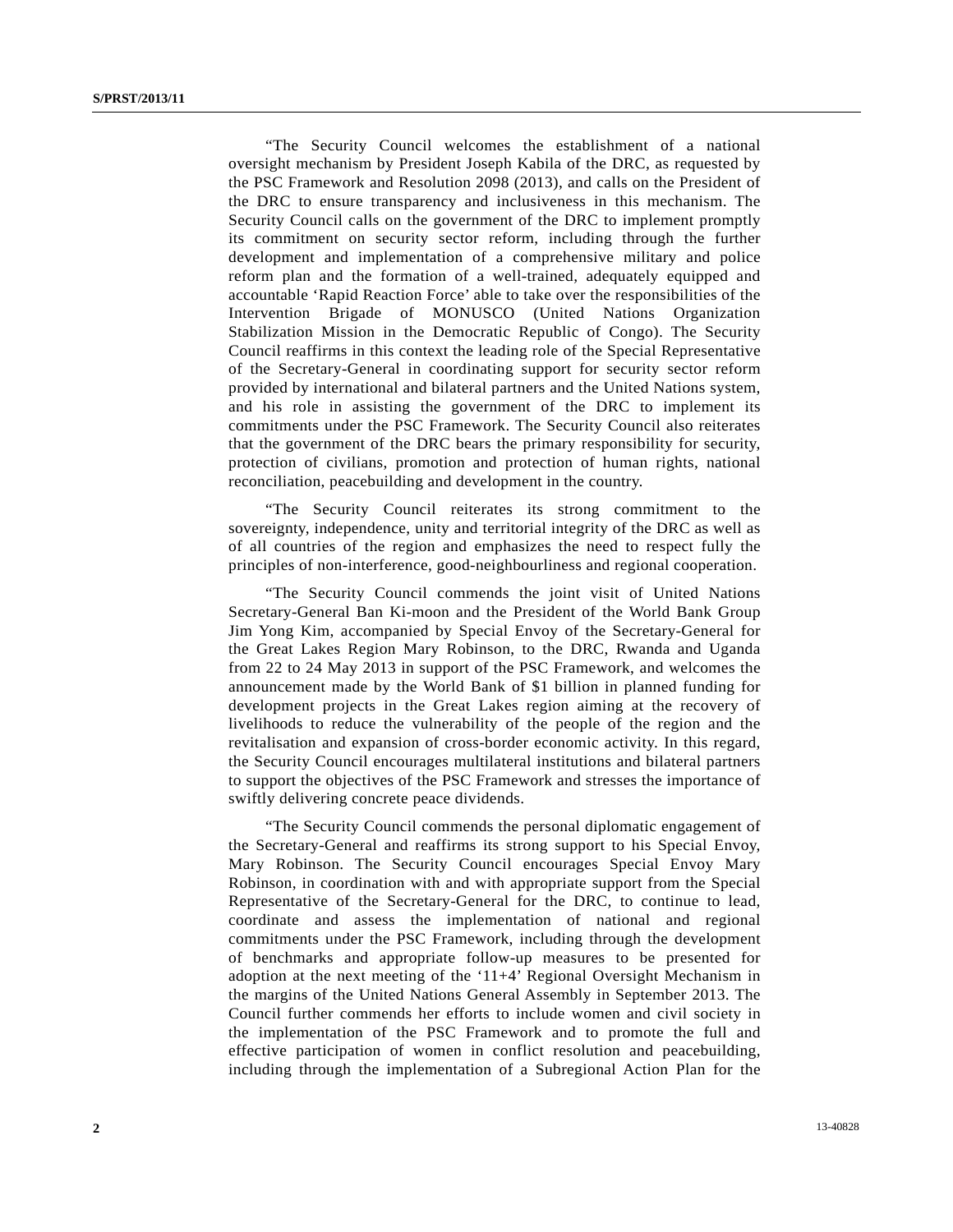implementation of resolution 1325 (2000). It welcomes in this regard the Regional Conference on Women, Peace, Security and Development held in Bujumbura on 9-11 July 2013.

 "The Security Council condemns the renewed attacks launched from 20 to 22 May 2013 and again on 14 July 2013 by the 'March 23 Movement' (M23) rebel group in the Mutaho area, in the vicinity of Goma in violation of resolutions 2076 (2012) and 2098 (2013), which caused civilian casualties and displacements, and undermined regional and international efforts to peacefully and permanently resolve the crisis in eastern DRC. The Security Council renews its strong condemnation of the continued presence of the M23 in the immediate vicinity of Goma and its attempts to establish an illegitimate parallel administration in North-Kivu and demands that the M23 fully disband and disarm.

 "The Security Council takes note that hundreds of M23 combatants, including individuals listed by the United Nations sanctions regime concerning the DRC, fled from the DRC into Rwanda on 18 March 2013. The Security Council notes with appreciation the initial steps swiftly taken by the government of Rwanda to handle this situation and encourages the government of Rwanda to continue to collaborate with the United Nations and relevant international organizations to ensure that these combatants are permanently demobilized and are dealt with according to relevant international law, with special attention to children and women among them.

 "The Security Council expresses concern at the increased activity of the FDLR (Forces démocratiques de liberation du Rwanda) in eastern DRC, including reports of attacks by the FDLR on Rwandan territory, and demands that the FDLR fully disband and disarm.

 "The Security Council also condemns the renewed attacks by the Allied Democratic Forces (ADF-NALU) on 11 July 2013 against the FARDC in Kamango and on 14 July 2013 against MONUSCO forces along the Muba-Kamango axis, which have resulted in 66,000 Congolese refugees and caused casualties among both the FARDC and MONUSCO.

 "The Security Council demands that the M23, the Democratic Forces for the Liberation of Rwanda (FDLR), the ADF-NALU, the Mayi Mayi Kata-Katanga and all other armed groups cease immediately all forms of violence, including sexual and gender-based violence, continuing recruitment and use of children, destabilizing activities, human rights abuses, violations of international humanitarian law, and attempts to undermine or supplant the DRC government. The Security Council stresses that all perpetrators of such abuses and violations should be held accountable. The Security Council further demands that the members of all armed groups immediately and permanently disband and lay down their arms, and calls for the restoration of state authority of the government of the DRC in eastern DRC. It strongly condemns the large scale recruitment and use of children by armed groups. The Council emphasises the renewed commitment of all countries of the region to neither tolerate nor provide assistance or support of any kind to armed groups.

 "The Security Council condemns the widespread incidents of sexual and gender based violence in the DRC and emphasizes the importance of effective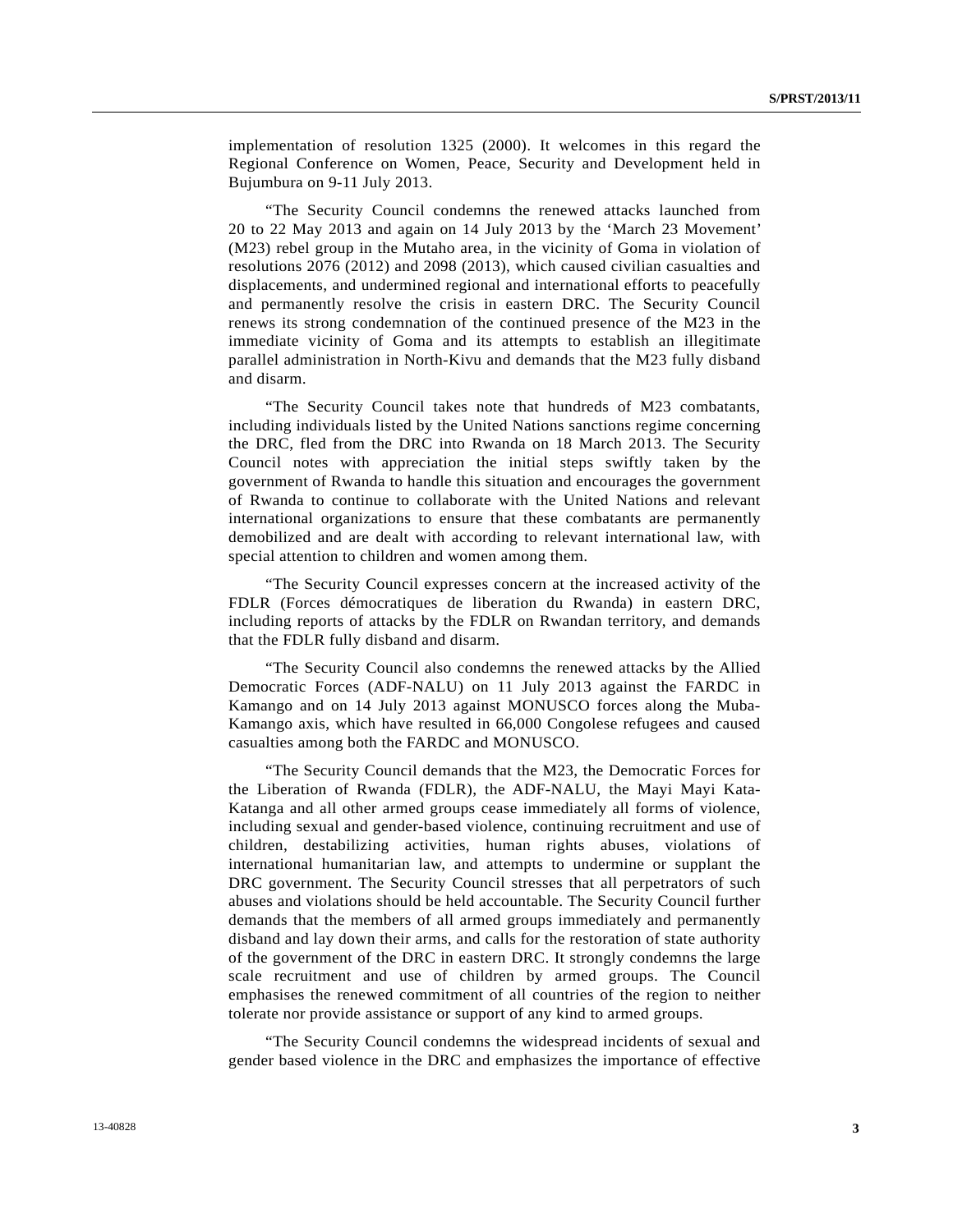steps to prevent and respond to such acts. It further recalls that rape and other forms of sexual violence in armed conflict are war crimes, and calls for the investigation and prosecution of those responsible, in order to end impunity for such crimes.

 "The Security Council expresses grave concern about the ongoing humanitarian crisis, including the 2.6 million internally displaced people and the 6.4 million people in need of food assistance and emergency agricultural aid, and calls upon all parties to allow safe and unhindered access for the timely and full delivery of humanitarian aid to all civilians in urgent need of assistance, in accordance with relevant provisions of international law, including international humanitarian law and the United Nations guiding principles of humanitarian assistance. The Security Council further expresses concern with the over 500,000 refugees from the DRC in neighbouring countries and calls upon the DRC and all States in the region to work towards the peaceful environment that will allow for the eventual and voluntary return of refugees to the DRC, with the support, as appropriate, of UNHCR. The Security Council commends in this regard the support provided by neighbouring countries to refugees from the DRC.

 "The Security Council condemns the violations of international human rights and humanitarian law committed by members of the FARDC, including the mass rapes committed in Minova on 24 November 2012, and calls upon the government of the DRC to swiftly apprehend, bring to justice, and hold accountable those responsible for such violations, regardless of military rank. The Security Council further calls on the government of the DRC to implement improved vetting mechanisms and establish more effective judicial mechanisms within its security forces.

 "The Security Council expresses grave concern about reports of alleged mistreatment of M23 detainees and the desecration of corpses of M23 combatants by members of the FARDC. The Security Council welcomes steps taken by the Congolese armed forces and MONUSCO to investigate these claims and to hold the perpetrators accountable for these acts, which constitute violations of human rights and international humanitarian law. The Security Council takes note of steps taken by MONUSCO to review its support to FARDC Units suspected of being involved in these incidents in line with the United Nations Human Rights Due Diligence Policy.

 "The Security Council further calls upon the government of the DRC to continue to implement its action plan to prevent and end the recruitment and use of children as well as prevent and end all acts of sexual violence against children by the FARDC.

 "The Security Council encourages Special Envoy Mary Robinson, building on the PSC Framework, to continue to lead a comprehensive political process that includes all relevant stakeholders to address the underlying root causes of the conflict and ensures that those responsible for human rights abuses and violations of international humanitarian law are held accountable and are not eligible for integration into the state security forces.

 "The Security Council welcomes the contribution of MONUSCO to a comprehensive approach to addressing the security situation in the DRC and